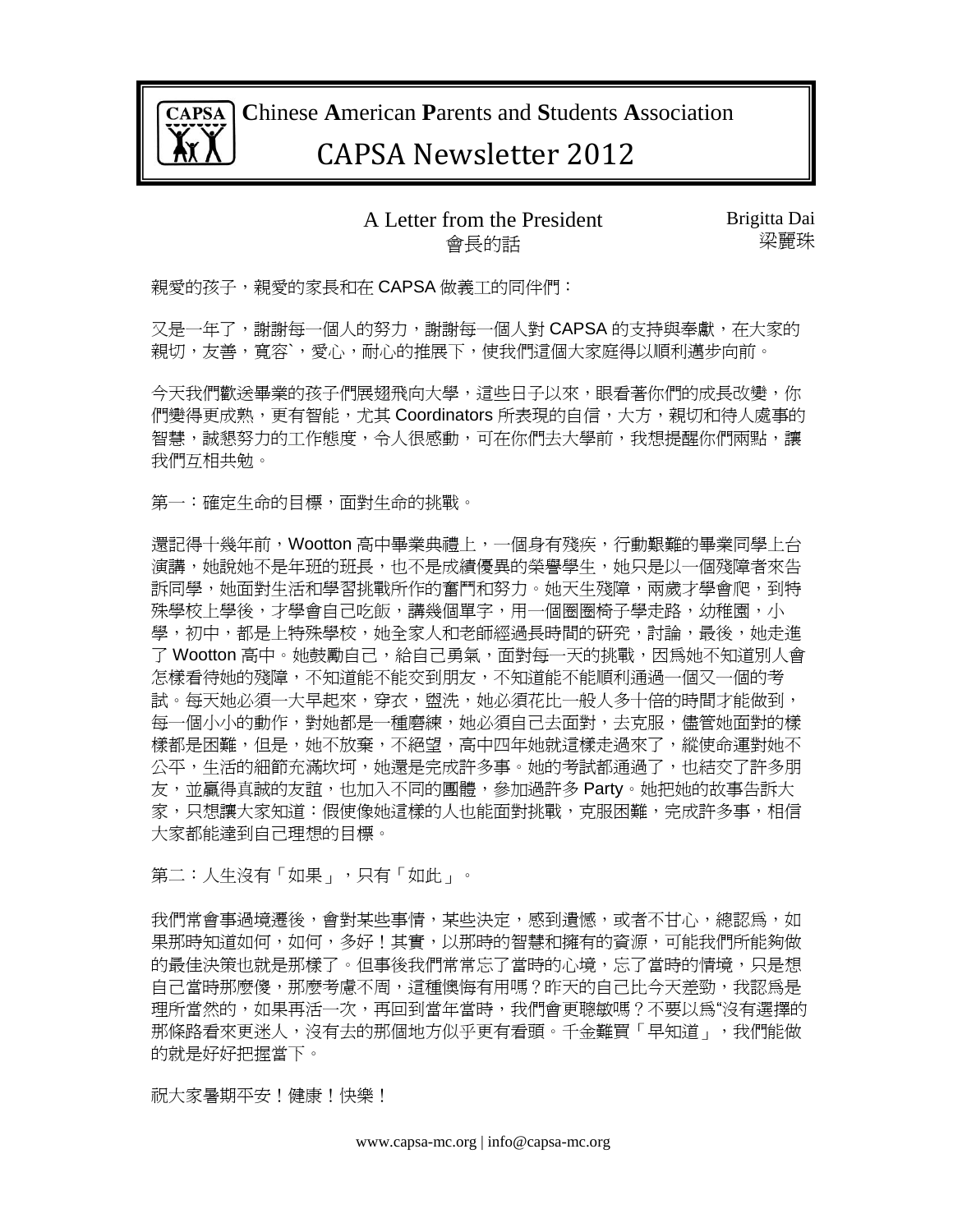## **2012 Carol Chen Memorial Essay Award for Community Service**

# **First Place Winner Not Your Typical Community Service**

#### **By Kathy Chen**

There it was—a large building covered in glass windows with large stone pillars and a carved bald eagle. Not too far away was a massive American flag that fluttered and waved merrily, overlooking the numerous cars that trundled by day after day. I pushed open the glass door and headed toward the elevator, passing a few men and women dressed in ties and blazers. On the fifth floor, I exited the elevator and approached an unmarked door. This is where I come every Monday and Thursday after school: the Family Violence division in the Montgomery County State's Attorney's Office.

Prior to this particular internship, I never had personal, hands-on experience in the area of law or government so I was not completely sure of what to expect. I knew some of the cases that I would come across would be uncomfortable to read or would include gruesome pictures. However, despite my lack of knowledge regarding the subject (and my perceived lack of tolerance of grotesque images), I was excited to be able to work in a professional environment on such a prevalent and important topic.

Every week, I came across something different. Whether it was an abusive relationship between a boyfriend and a girlfriend or mistreatment of a child, each case had its own shocking details and sad storylines. Exposure to these horrendous situations is not exactly what

comes to mind when I think of community service, but nevertheless, I have gained a considerable amount of knowledge through this opportunity. Whenever I help the prosecutors close out files, make copies of cases, or type up transcriptions, they are always genuinely grateful. For each task, no matter how small, there is absolutely no room for error.

Through this internship, I have gained more insight into the legal system, seen specific examples of domestic violence from across the county, and shouldered responsibilities that have real life consequences. I believe that the key to encouraging community service is inculcating within people the enormous benefits volunteering brings, the vast amount of acts the public can partake in, and the ease of making a difference. By reminding people that even the smallest acts can engender enormous changes, it gives them encouragement and assurance that they can create positive change. It might not fit into the typical mold of volunteer work, but job such as typing up transcriptions contribute to the judiciary process and with luck, the victim and jury will see to it that justice is served.

Although at times it might seem more of a hindrance, the requirement to earn student service learning hours for graduation is very important. Community service gives people the chance to engross themselves in situations they were previously unaware of. Volunteering is not only limited to helping the homeless. Anything that can be done to benefit any aspect of society is important, and the opportunities are endless.

It is important to appreciate what we are given by giving back.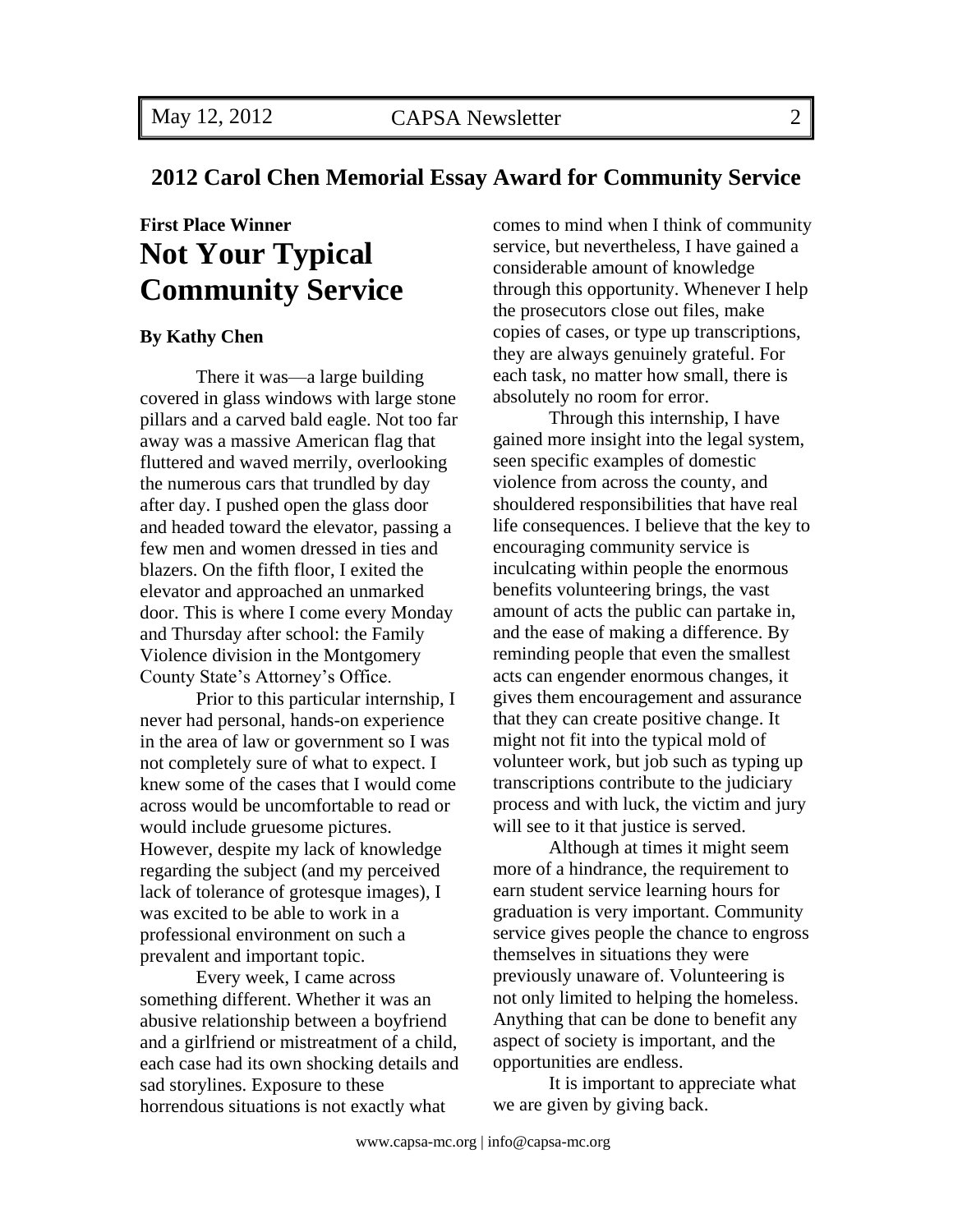## **Second Place Winner The Letter**

#### **By Allison Chen**

After a long day at school, I was wary of the work that lay ahead. Lost in thought, my feet mindlessly carried me to the buses. Snapping back to reality for a moment, I asked myself, *What's today?* Then, the realization dawned on me. It was Wednesday. I smiled.

As I got on the bus and sat down, I stared out the window, reliving the excitement of the week before. No matter how terrible a day it was, I could always go to the Homework Club at Wayside ES, and count on walking into a room full of smiling children, excited that I had come to help tutor them. From the very beginning, they treated me with utmost respect, and loved every moment that they could share with me. I too, cherish the moments when I could impart my knowledge to assist younger children.

As I walked into the room, one of the kids ran up to me, eager to greet me with a hug. With that, it seemed as if all my apprehensions were washed away. It was amazing how much I could touch their lives just by helping them with their homework. Unexpectedly, they had touched my life too, erasing all my doubts about being competent enough to be of help.

The opportunity first arose with a simple email to my fifth grade teacher, Miss Stuart, wishing her a happy birthday. After reconnecting with her, she inquired if I could help at the Homework Club. Tentatively, I agreed. On that first Wednesday when I stepped into the bright, sunlit room, the kids accepted me with an eagerness that was heartwarming.

**Mrs. Carol Chen (1938-2009) was one of the founders of CAPSA in 1988 and was an active and influential member of the CAPSA Advisory Board. She had an amazing career in the Montgomery County Public Schools (MCPS) since 1977, serving in many positions and ultimately as a parent community coordinator/specialist focusing on ESOL students and families. Her legacy will endure in the hearts of all who had the privilege of knowing her. The Memorial Essay Award was created to honor her extraordinary contributions to the community and to celebrate her love for writing.** 

**CAPSA would also like to express its gratitude to the Award Selection Committee members: Karen Shih, Lisa Leung, Nancy Chow and Tiffany Yang.**

The room and the children there exuded happiness with an innocence that warmed up my heart. From then on, I knew that I would find solace in this place.

Last week, one of the quieter, shy girls came up to me and handed me a letter. Perplexed, I opened it, and read what she had written to me. The opening sentence read, "Thank you for all the time you spend with me." I thought back to the numerous occasions in which I helped her overcome her insecurities in math. Only then did it truly hit me that I had changed her life. I finally understood why no matter how busy I was, I would always find time to help them. With a little time each week, I realized how much I could make a difference in their lives.

I hope to continue to be a role model for the younger generation in hopes that one day they too, will be as successful and satisfied with their accomplishments as I am of mine. Then, I will have "[lived] life so that when [my] students think of fairness, of integrity, they think of  $[me]$ ."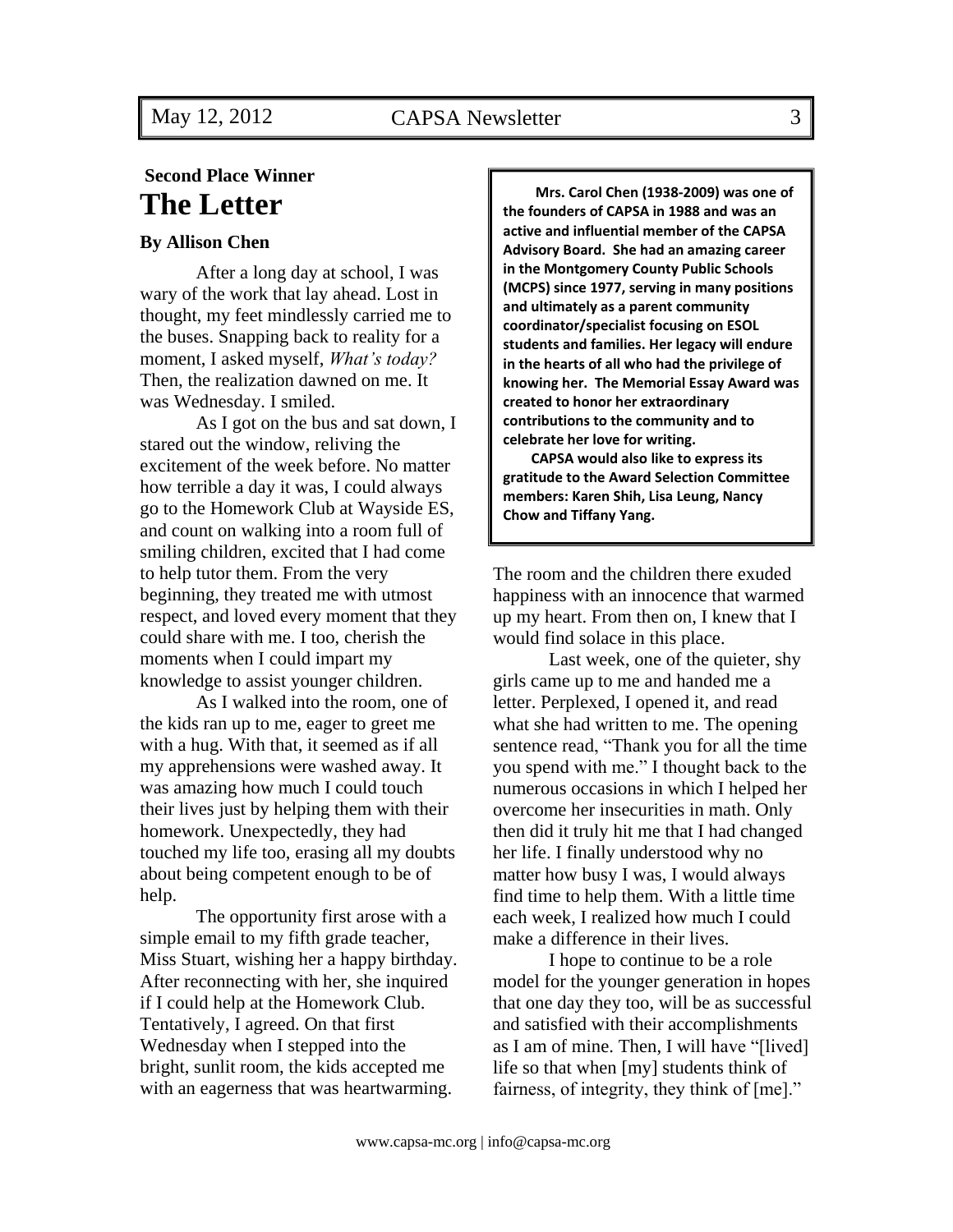## **Third Place Winner Giving Back**

### **By Sophie Li**

Ever since I moved here, this community has constantly given me love and security. When I was young the trees gave me protection when I played hide and seek, and as I grew older teachers watched over my wellbeing and children provided me with laughter and happiness.

To me, community service is about reciprocating as much of that care and joy that the community has given to me as I can. Thus, what I have learned from community service is exactly such to care and provide joy. In essence I have learned directly from the community itself as it is what initially spread the caring and love that I also wish to express. With the idea of sharing love and care within the community comes responsibility for the community's happiness. Because of this I have learned to become more responsible as well because I want to be responsible for at least a portion of the love and happiness spread throughout the community. Therefore, from community service I have learned not only about love and unselfish caring, but also that community service is my duty not because it is a chore but because I myself wish to have this responsibility.

Mutual caring within a community is experienced everyday, from the smile of a shop assistant to the car that lets me cross the street. The sheer amount of things that I should be grateful for but do not normally notice is awe-inspiring. That is why community service is something that should be ongoing throughout not only my life, but everyone else in the community's lives as well. The community never stops caring for its people, and similarly the people should never stop caring for the community. For that reason, I wish to promote community service as a lifelong practice, and not just something that stops after graduation requirements have been met.

How I plan to do this is by setting an example, just as my writing tutor set an example for me. When I was a child, I was incredibly shy, but through my writing tutor's kindness and understanding I was able to open up to her and consequently I learned a lot. Just as I was inspired by my tutor's enthusiasm for helping children, I hope that my tutees will also be inspired to help others through watching and getting to know me.

Later into my life I will continue to help the community and hopefully those around me will be swept up by the spirit of helping and consequently make community service a lifelong practice for themselves as well.

Helpful Tutoring Tips:

- Students are easily distracted. Make sure you choose a relatively quiet area. Avoid areas that have popular attractions like a pencil sharpener or water fountain.
- Clear the desk of other materials so the student can focus on the subject at hand. Put books for other subjects out of sight.
- Some students may even benefit if you physically block out parts of the page or material they are not working with.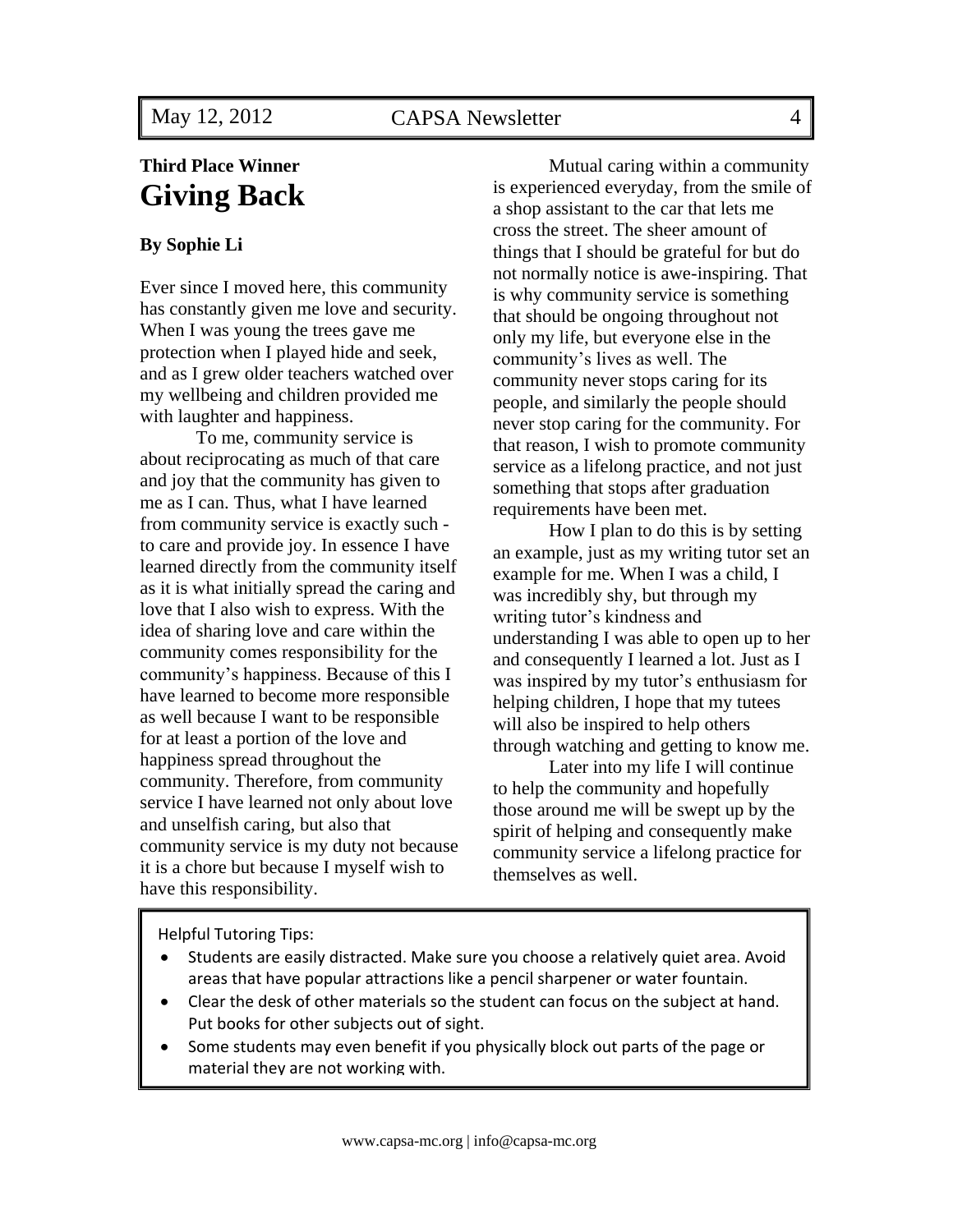## **Honorable Mention Life-Changing Service**

#### **By Danting Liu**

Community service plays an essential role in one's life. The experiences that one gains, the knowledge that one receives, and the impact that one makes while doing their service becomes a vital part of that one's being. At the end of every service, we become more mature and come closer to our ideal selves.

Everyone gains something of value from community service, whether they are conscious of it or not; even we, as volunteers, sometimes do not realize what gifts we have received from our experiences until much after the service.

For two wondrous weeks a few summers ago, I visited a school in the rural areas of Shandong, China. At the time, I did not understand the complete value of my experience; it was only much later that I realized how precious those two weeks were. On the first day of my teaching experience, I was very shy. The only words I could muster out of my trembling mouth were "Hello everyone." On that day, I gained courage and learned to confront my fears of shyness. After my first week in Shandong, I gained friendship from my students. While being their teacher, I subconsciously became their student; from their motivation, I learned how to work towards a goal. During my second week, I gained a "family." Even though their habit of calling me "sister" Danting was only a sign of respect, I still felt as if we had formed a new bond that no one else could possibly have understood. At that moment, I learned about a new type of family warmth that I never could have discovered

elsewhere. It is miraculous how much one can learn in a short, short two weeks.

Although I did not know at the time of how much I had gained during my community service experience, I still had a feeling of it. It is one of those feelings that one would deem as "impossible to describe," but is still present. That is the beauty, yet also, the unfortunate truth of community service. Many cannot understand what they gain from it, and thus, do not participate in it. If we, as volunteers who already understand this "feeling", can extend a hand by going back into our communities and allowing the future group of volunteers to experience that warmth of service and the benefits that follow, then others may become more willing to join in the global family of volunteers.

Community service is indeed lifechanging. We give to our community, yet we gain much more than we could ever give. The lessons we learn guide us through the rest of our lives. If we can spread those lessons to others and allow them to experience the gains of community service as beneficiaries, then they will also be motivated to become volunteers. And so, as the saying goes, "happiness is only true when shared," community service is only true when spread.

#### **Did you know?**

In addition to tutoring, CAPSA also: Puts on cultural displays at local libraries, schools and the Rockville Civic Center; offers Chinese paper cutting demonstrations at local events; and provides workshops for parents covering parenting and educational topics.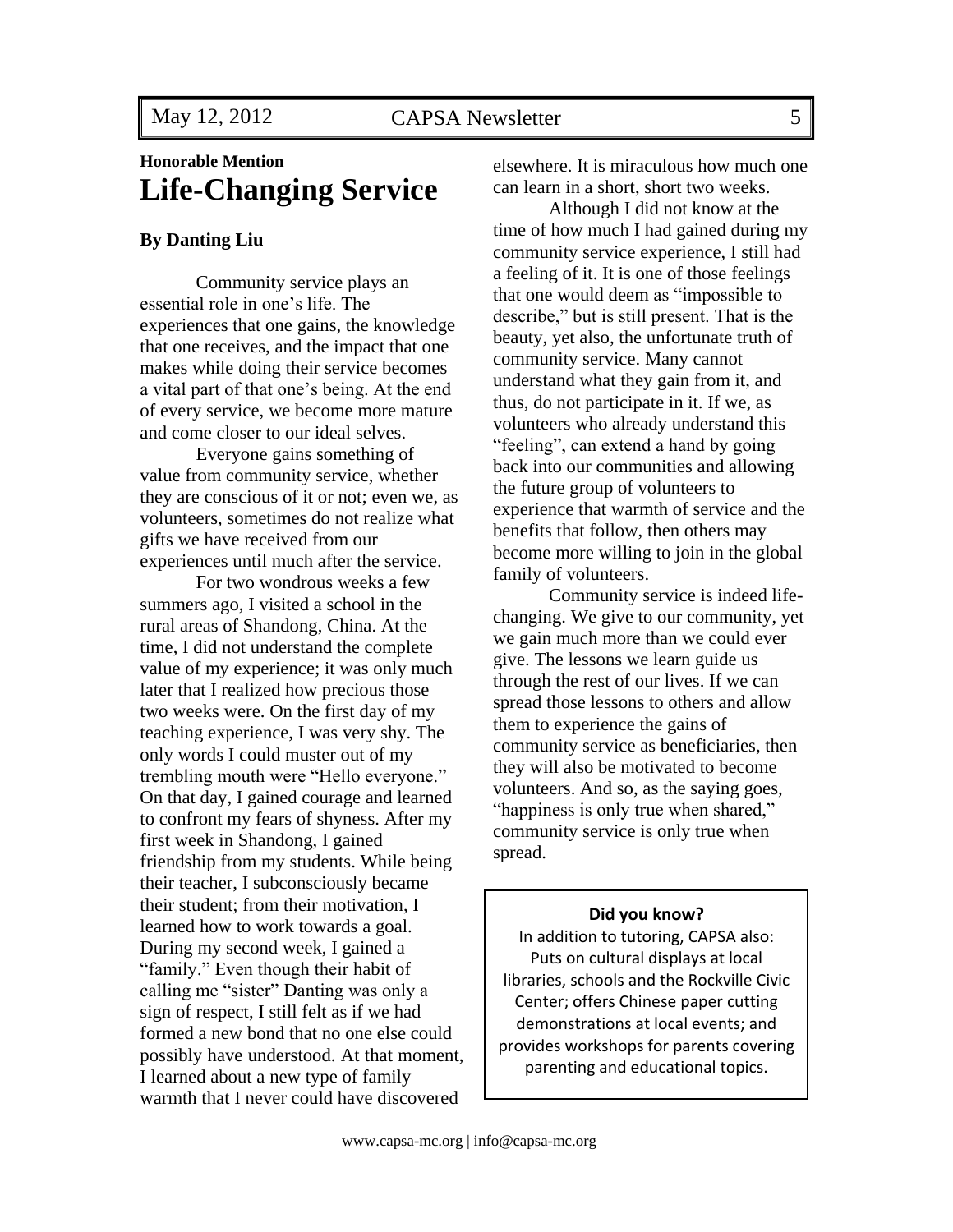## **Honorable Mention A Decade Later**

#### **By Wendy Sun**

When I was young, I would always admire and look up to the older teenagers around me. Whether they were CITs (Counselor-In-Training) at my local summer day camp or high school students that I saw during my ballet class, I idolized them, hoping that one day, I too would be as funny or smart or as perfect as they seemed to be. This wish provided me with a goal. I strived to do well in school and in every other aspect of my life, aspiring to become someone that would be worthy of awe.

When I entered my sophomore year of high school, I joined CATS (Cross-Age Teaching Science), a school sponsored organization that allows high school students to teach science to students at local elementary schools. After scheduling our first visit, I anxiously awaited for the day to come, wondering how the students would react to me and my friends. I vividly remember walking into the classroom, all eyes fixed on us and whispers coming from every direction. After our introductions, the teacher asked the kids if they had any questions, and their hands swiftly shot up, frantically waving to be called on, so curious about whom we were, our favorite food, color, sports team, and every imaginable and random detail that they could come up with.

It was in that moment that I realized they were gazing at us in admiration, like how I used to feel around the older kids when I was their age. From then on, every time we came, we were greeted with a swarm of kids, thrilled and

beyond excited that Thursday (our volunteer day) had finally come.

With every visit, we either perform demo experiments that illustrate complex, scientific concepts or are given free rein on how to teach the science lesson for the day. Just this last Thursday, we led the discussion on the different states of matter and were naturally bombarded with questions. For the past two years, we have done activities from building ecosystems, bringing in tiny critters to show how plants and animals interact, to demonstrating acids and bases using pH paper. And from my observations, their boundless curiosity and eagerness to learn science is inspiring.

It is hard to fathom how much the kids enjoy our weekly visits and how I am someone they look up to. But I can say that from this experience, I have learned the importance of giving back, not only for the benefit of the community but for oneself. From my experience, volunteering has provided me with a greater appreciation for others and has shown me how much our time invested in volunteering is valued. I have built many positive relationships, strengthening my leadership skills, all the while making a difference in someone else's life. I hope that my plan in continuing community service encourages others to do the same, as I know the benefits in doing so are priceless.

#### **Did you know?**

CAPSA was founded in 1988 as a 501(c)(3) non-profit organization to help new immigrants and other needy families in adjusting to America. Since its founding, CAPSA has grown to over 250 members.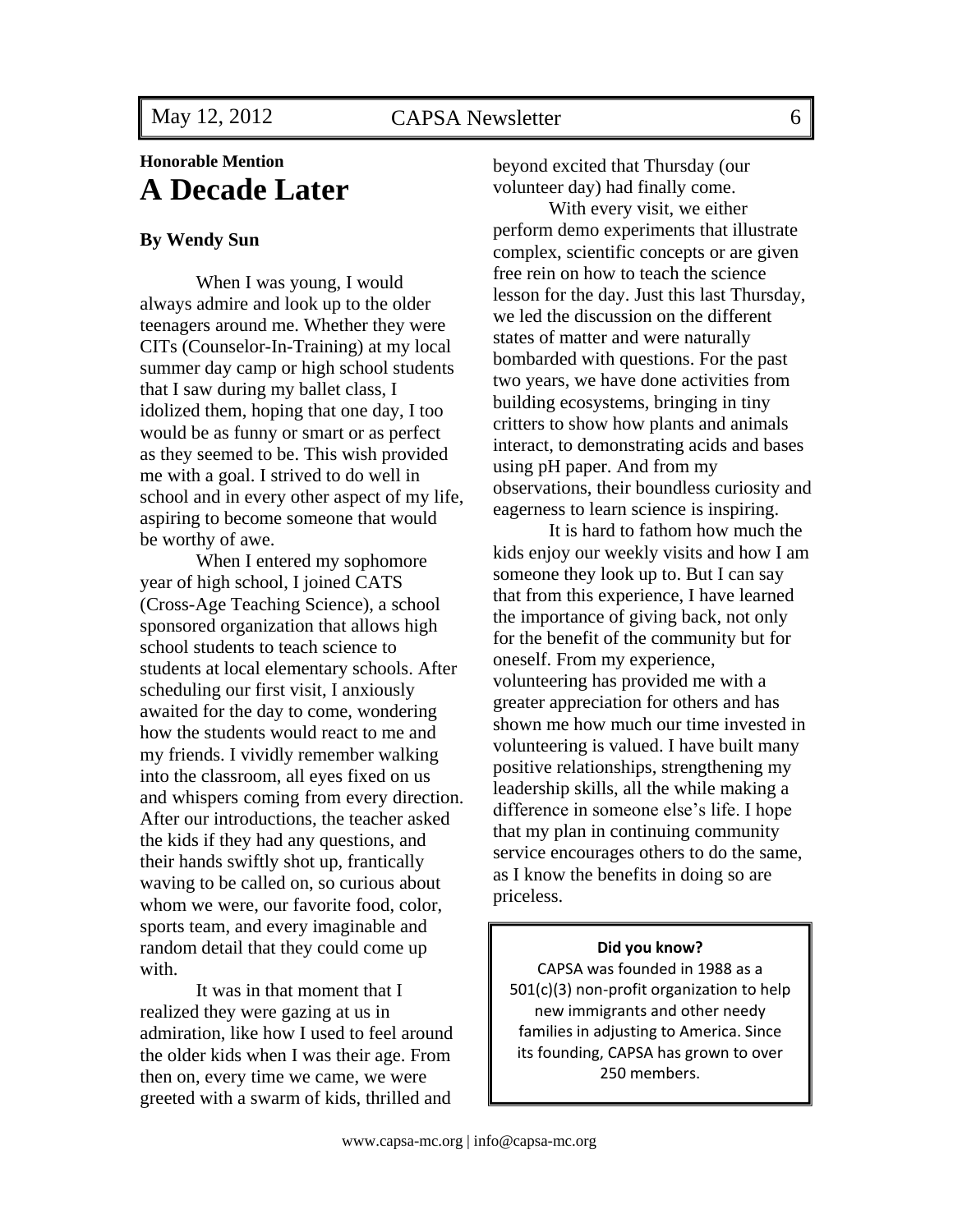## **Honorable Mention Au Contraire**

#### **By Audrey Shi**

If there is one thing I have learned from my years of volunteering experience, it is that everyone deserves a level of respect and appreciation from others, no matter who they are or what situation they are in. This is an idea I have realized gradually rather than as a sudden insight, and it is an idea that has been continually shaped in my head, growing and molding itself as I have been constantly presented with exciting new situations and experiences.

Last December, I came to the realization that I had zero hours of volunteering for French Honors Society, and I needed five by the end of the semester to stay a member. This made me panic, before I resolved to come in for lunch and tutor every day for a week to make up for my embarrassing deficiency. The following Monday, I entered the tutoring classroom, where I sat down with one of the students to get to work. Since I had tutored before, I felt at ease, confident that we'd be able to finish his worksheet before the end of lunch.

Au contraire. Tutoring this student turned out to be one of the most difficult tasks I'd accomplished. Whenever I tried to explain something, I received a blank stare in return. Whenever I told him to watch out for one type of error, he'd forget about it a moment later and make

the same mistake. I quickly grew exasperated. By the time lunch was over, we had barely gone through half the worksheet, now filled with erasure marks and cross-outs, and the student still did not understand how to graph an equation. I left feeling annoyed and frustrated. Worst of all, I attributed our failure not to myself, but to the student, and to what I believed was his inability to understand my explanations.

Later that day, I came home and reflected on what had happened. I looked over the problems we had worked on, and as I went through them over and over again, I slowly realized that I had not explained the concepts as well as I had thought I had. It soon became clear to me that my explanations were far from understandable and were actually quite confusing. The fault was mine, not his.

The next day, I came in and reexplained all of the concepts to my tutee. Within a few minutes, he was successfully tackling question after question on his worksheet, and by the end of the period, we had completed every single problem. I felt proud, but at the same time, I couldn't help but feel guilty for underestimating him from the beginning. I think I finally realized how impossible it is to help anyone without giving them the proper respect.

I came in for tutoring to get hours, but I ended up gaining something more - something that I won't easily lose: a life lesson I will take into my adulthood, and beyond.

Helpful Tutoring Tips:

 Bring some fun reading materials. It's hard to get excited about words when you're just reading a textbook. Get to know your tutee and their interests, and try reading some short, fun magazine articles together.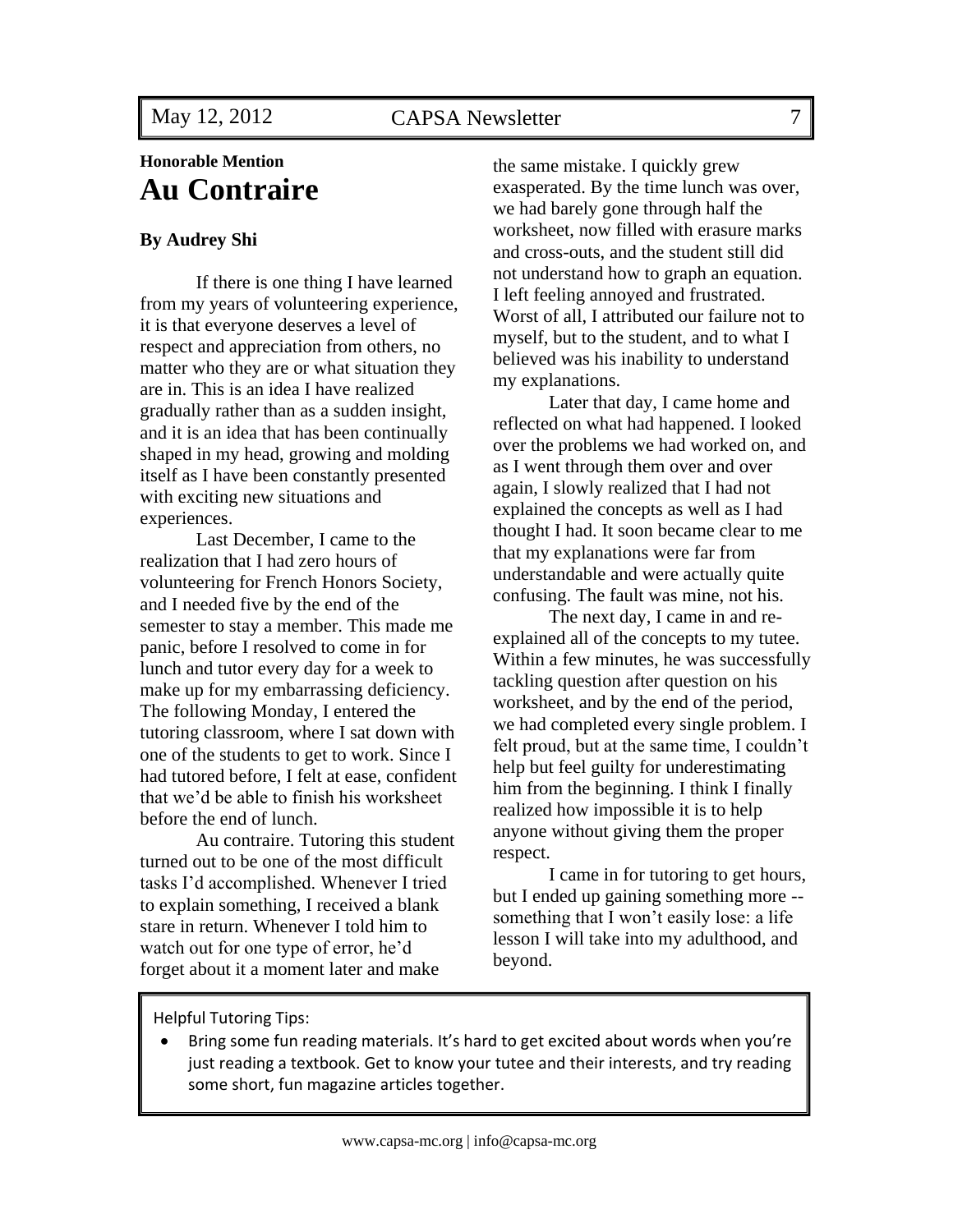## **Honorable Mention Footsteps**

#### **By Jessica Shi**

I had never given the environment much thought.

The last time I could remember going outside on my own accord was when I was no older than seven, happily climbing up the rungs of the neighborhood playground with my best friend from down the block. Indeed, after elementary school, I spent most of my time indoors. The days of outdoor recess were gone; I started focusing more on my work, and when I wasn't studying, I preferred chatting with my friends online. I quickly grew accustomed to a life indoors. I wasn't really missing anything – or so I thought.

By chance, I arrived at the Student Climate & Conservation Congress. I had signed up for the summer camp of sorts because I had a few empty weeks before math camp and a strong desire not to waste a whole month of summer staring at a flickering computer screen – not because I truly cared about the environment, like all of the other students. In truth, the environment meant little to me. I threw away scrap paper in the trash, insisted on using plastic water bottles, and paid little attention to energy conservation when my parents dragged me to pick out a new refrigerator.

And then, I attended the first seminar of the Congress – a presentation about how the environment truly affects everyone on Earth and how we are obligated to take action. I saw that saving the environment is not just about saving the Earth or restoring the balance of nature – it's about saving ourselves from

destruction at our own hands. It is about protecting our communities.

Inspired, I learned of what I could do to help, about projects that extended beyond what I knew of recycling and global warming. I learned about energy consumption, about truck farms, about the wastelands of the Arctic and the importance of native species.

And after I had learned all I could, I returned to my school in the fall and set to work. I wanted to protect the environment – and in the process, help my community and raise awareness of the problems. I joined the Green Club and completed my own study of light pollution. I helped with the high school rain garden, taking down the invasive vines crawling up the school walls. I worked to reduce our energy consumption and created a club website to increase awareness.

And through all of this,  $I saw - I$ saw my footprint on the students, on the environment. I saw a student walking down the hallways carrying one of the white and green reusable water bottles we designed and passed out at the beginning of the year. I saw the small four person Green Club triple. I saw the greenhouse built on the roof flourish.

And I knew – of what wasting water could lead to, of why we should save energy, and of how the environment is so much more important than I have given it credit for. And I knew I was making a difference.

## To learn more about CAPSA, visit: http://www.capsatutoring.org

This site includes forms, a calendar of events and past photographs.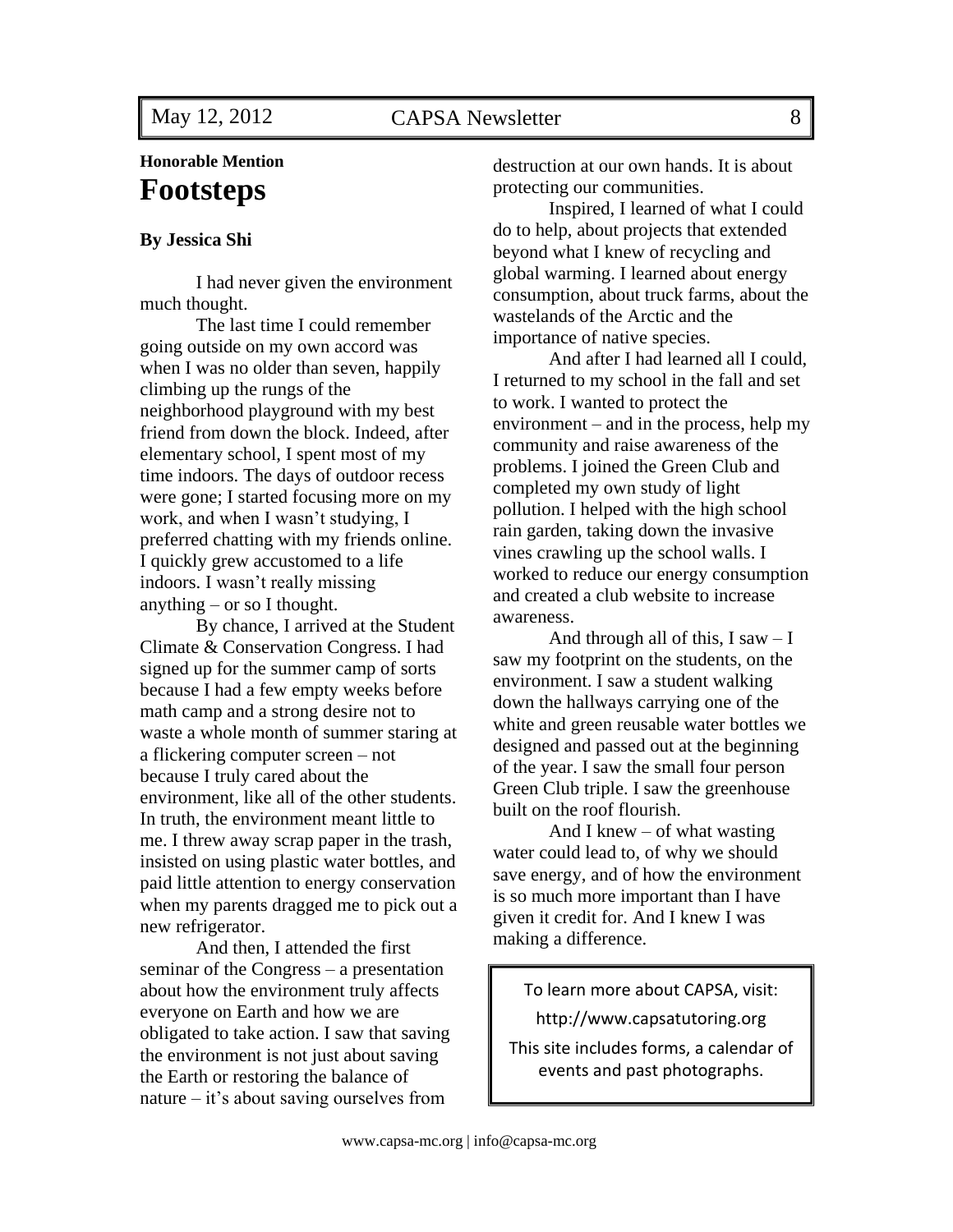## **Honorable Mention No Place Like Home**

#### **By Dennis Yang**

When I first joined Junior Civitan, I never expected the community service to be so rewarding. I will never forget the first day I worked in a soup kitchen; it introduced me to a whole new aspect of life.

I emerged from the kitchen sweaty and tired. My friends and I were selected to cook the food at the soup kitchen. After endless hours of boiling spaghetti in pots 3 feet tall, mashing 200 servings of potato, and opening myriad cans of tomato sauce, my arms felt like lead. I was pretty bummed about how tired I was, but when I saw the 200 homeless lined up, my tiredness was washed away by a wave of compassion.

All the club members stood behind the food we prepared, tired after the hectic morning we just had. For the next hour, I loaded spaghetti, mashed potatoes, corn, and bread onto their plates. I tired to reach out, not only with food, but also with compassion and a smile. Face after thankful face passed by and each said to me a quiet "thank you" or "bless you" that warmed me up inside.

After we had served everybody, I wearily sat in a chair, and looked at them eating. Many of them were frail and cold. Some had small children and even shopping carts with their belongings. I remember one woman that came in last. She was old, in a wheelchair, missing a leg, and looked as if she would just pass out any second. I watched her as she got her food and went to the table. I noticed that she said a prayer to god, smiled, and then ate.

These men and women, I realized, were going through extraordinarily hard times and were just getting by. Some people probably lost their jobs due to the drastic decline in the economy. Many were probably too old or sick to fully support themselves. Everybody there was trying to look for a better life and willing to work hard for it. The least I could do was to provide them the energy they needed to fight another day.

That day, I realized how fortunate I am for what I have. I have always taken the fundamental resources of food, clothing, and shelter for granted. Those homeless people were still people, only less fortunate.

We all have good times and bad times in life. We all want help in our time of need, which is why I worked at the soup kitchen; to help them in their time of need. I didn't change their lives, I didn't take them off the streets, but one step at a time right?

More Helpful Tutoring Tips:

- When they finish their work, encourage them to do some free writing. Writing a short story or a diary entry can be great writing practice.
- Make sure the student understands what they need to get done. Do the first problem or some examples together.
- Encourage the student to work independently on material that comes more easily to them.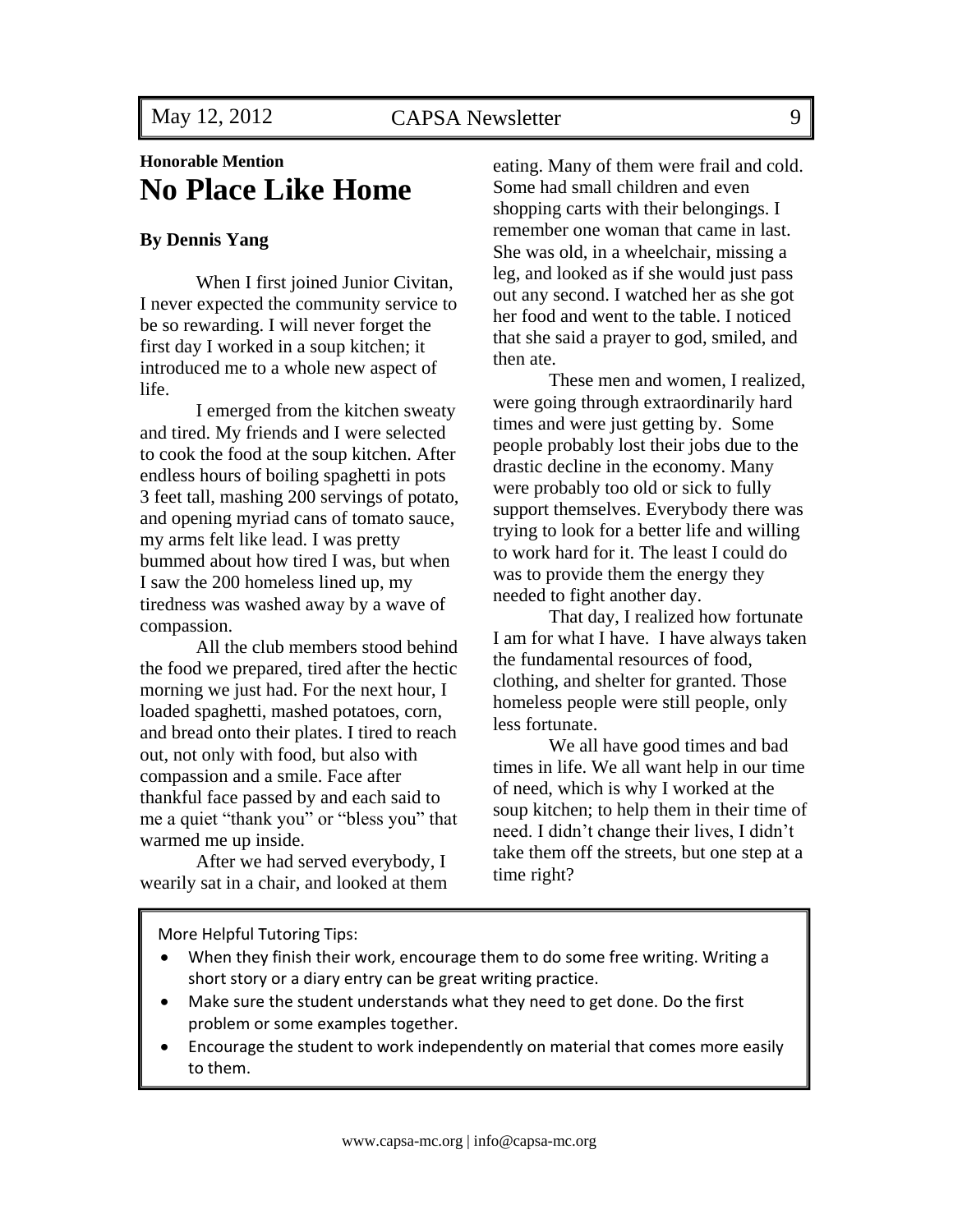# *Friends of CAPSA*  本會贊助人

CAPSA would like to thank the following Friends of CAPSA whose donations help us greatly in facilitating our weekly tutoring program, cultural displays and other volunteer services.

## *Silver Sponsor*

*Show-Fune Chen Wei-Ming Fan George Ge Yosen Liu Chinese Women's League*

## *Bronze Sponsor*

*Ruey-Shan Chen Changshou Gao Betty Leung*

## *Brass Sponsor*

*Wen Hua Chang Qin Chen Chun Chuan Chou Ann Ha Eric Ho Xuanwen Li Jueilan Liu Jie Qi Sheena Weng Amberly Wu Jie Wu Bonnie Yu Jiang Jing Yu Kwai Leung Yu*

# *Thank you!*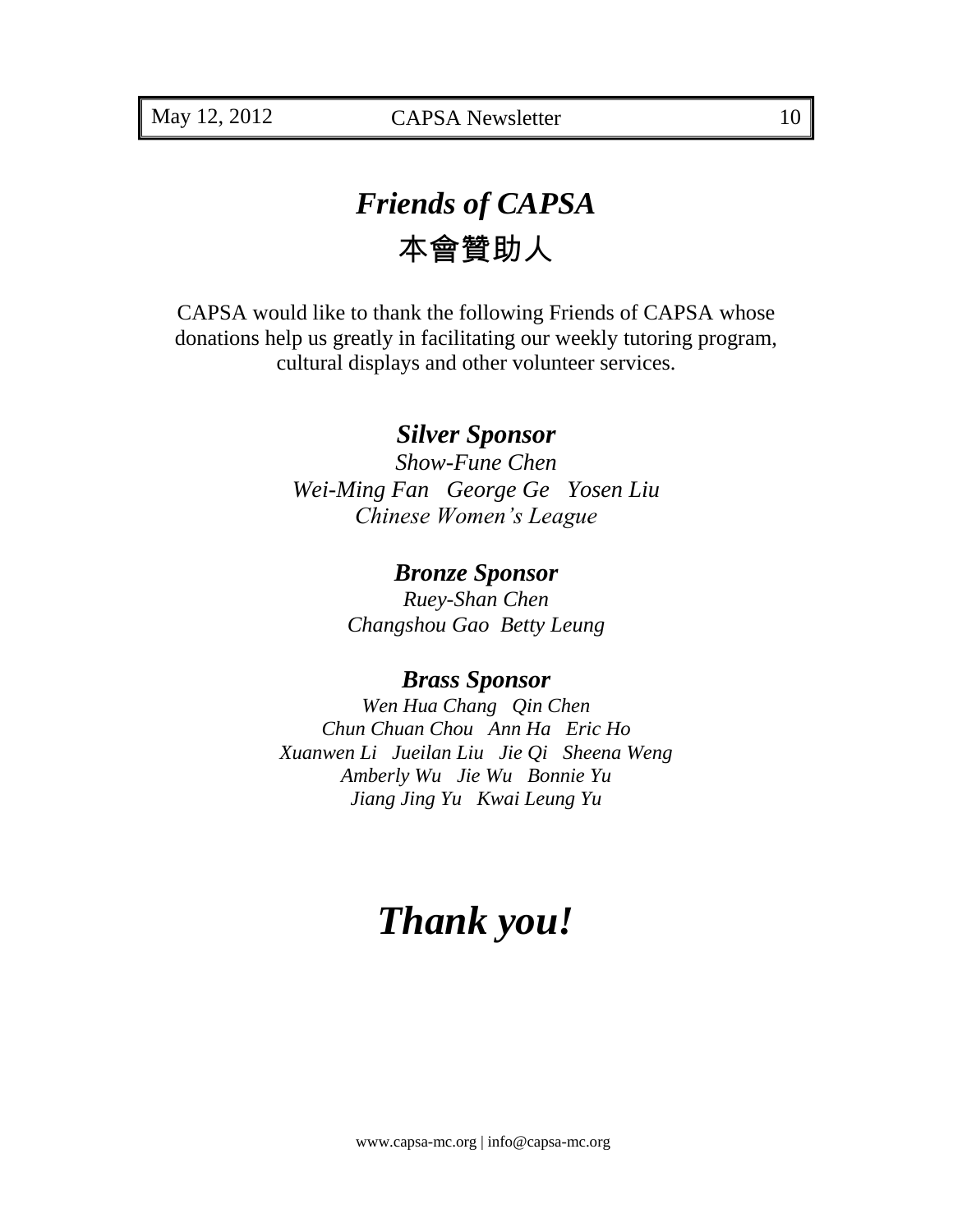# **Become a Friend of CAPSA** 成為本會贊助人

| This gift is a personal donation. 個人捐贈 |
|----------------------------------------|
|----------------------------------------|

This gift is a business donation. 商業捐贈

|                                                 | Name 姓名                        |             |  |  |
|-------------------------------------------------|--------------------------------|-------------|--|--|
|                                                 |                                |             |  |  |
| Street Address 地址                               |                                |             |  |  |
|                                                 |                                |             |  |  |
| City 市                                          | State 州                        | Zip 郵政號碼    |  |  |
| Enclosed is my/our donation of $\;$ 兹附上我(們)的捐贈: |                                |             |  |  |
| $\mathbb{S}$                                    | \$2000 and more 或以上 Diamond 鑽石 |             |  |  |
| \$                                              | $$1,000 - $1,999$              | Platinum 白金 |  |  |
| $\mathbb{S}$                                    | $$500 - $999$                  | Gold 黄金     |  |  |
| \$                                              | $$100 - $499$                  | Silver 白銀   |  |  |
| \$<br>$\overline{\phantom{a}}$                  | $$50 - $99$                    | Bronze 青銅   |  |  |
| \$                                              | $$5-$49$                       | Brass 黄銅    |  |  |

Please make checks payable to CAPSA. 支票請寫 CAPSA。

Your contribution will help us greatly in facilitating our weekly tutoring program, cultural displays and other volunteer services. CAPSA is a  $501(c)(3)$  non-profit organization. Your donations are tax-deductible to the full extent allowed by law. For more information, please call Dr. Aldrin Leung at (301) 251-9280. Thank you.

### 您的捐贈將對我們的學生課業輔導、文物展覽及其他義工服務有極大的幫助。本會是屬於 501(c)(3) 的非營利組織,您的捐贈在法律允許下是免稅的。 詳情請與 梁偉根 聯絡 (301) 251-9280。謝謝!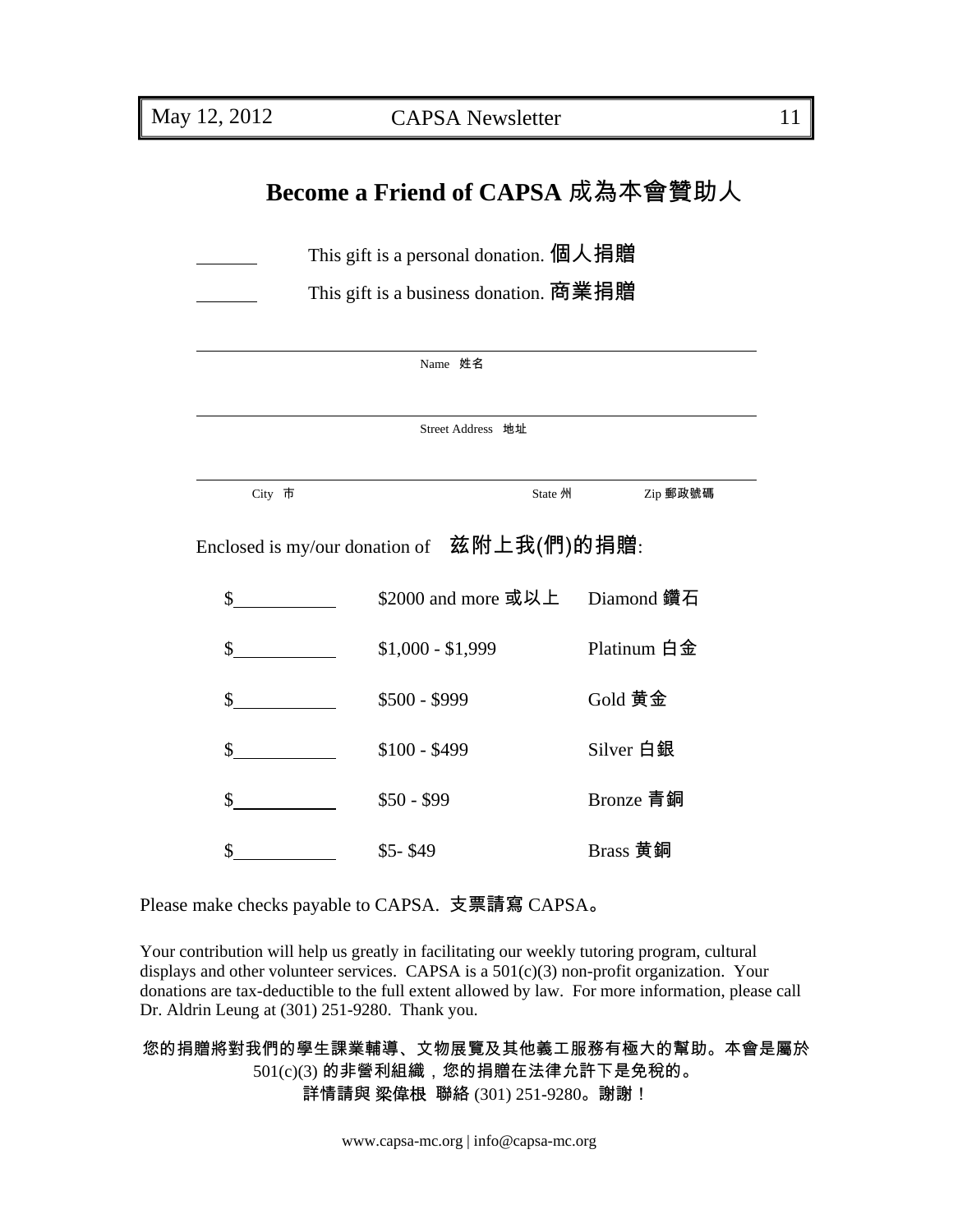## **2011-2012 CAPSA Community Events**

Thank you to all the volunteers for helping out at paper cutting events and the Chinese New Year showcase at the Montgomery county libraries, shopping malls, and Rockville Civic Center.

以下是 CAPSA 2011 -2012 做的公益事、謝謝所有義工的協助:

- 十一月二十七日 榮啟華、黄敏玲、關力潔、劉丹婷參加在 Rockville Civic Center 舉辦 的聖誕樹大展,以各式精美的中國小掛飾,裝飾出具中國風味的聖誕樹,展期一個月, 11/27/2011 Christmas Tree Decorations at Rockville Civic Center Glenview Mansion: Chihwa Yung, Ming lin Huang, Jackie Kwan, and Danting Liu.
- ◆ 一月七日 徐愷薇、徐張娟娟到 Aspen Hill 圖書館陳列中國新年文化風俗橱窗,展期 一個月. 1/07/2012 Aspen Hill Library Chinese New Year Display: Kaiwei Hsu and Jen Hsu.
- 一月七日 陳凱西、陳文卿、楊以新、張小文、胡韻潔、袁宗文到 Silver Spring 圖書館 陳列中國新年祭祖台、祖先牌位、蠟蠋、香爐、酒茶糖果供品以及十二生肖雕塑品, 展期一個月・ 1/07/2012 Silver Spring Library Chinese New Year Display: Kathy Chen, Wen Qing Chen, Irene Yang, ShaoChi Yang, Cecelia Yang, Valerie Hu and Karen Yuan.
- ◆ 一月七日 林淑娟、陳安捷到 Twinbrook 圖書館的展示牆佈置中國新年風俗及旗袍,展 期一個月. 1/07/2012 Twinbrook Library Chinese New Year Display: Sue Lin, and Amber Chen.
- 二月五日 徐張娟娟、陳琴、徐愷薇、陳美芝在 Lake Forest Mall 中國新年活動提供 剪紙服務. 2/05/2012 Lake Forest Mall Chinese New Year Paper Cutting Event: Jeng Hsu, Qin Chen, Kaiwei Hsu, and May Chen.
- ◆ 四月十三日王淑華、吳美芳、陳琴、陳美芝為馬大臺灣學生會夜市活動提供剪紙服務. 4/13/2012 University of Maryland at College Park TASA Night Market Paper Cutting: Sue Yang, Meeifong Wu, Qin Chen and May Chen.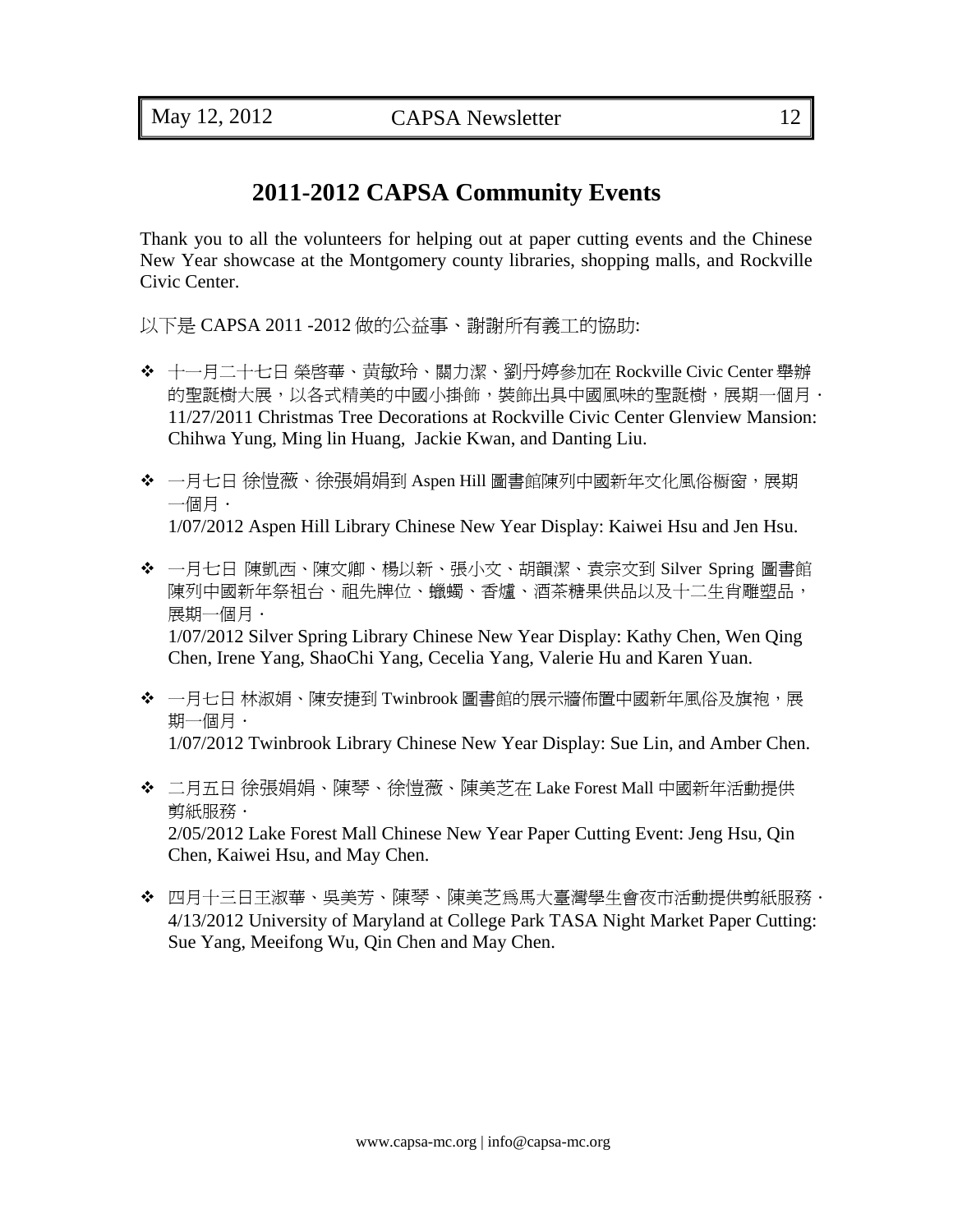# *Thank You* 感謝

*Chinese American Parents and Students Association (CAPSA) would like to express our sincere gratitude to the following coordinators and tutors for their dedicated effort and support to provide tutoring services to new immigrants and other needy students, help them adapt to the MCPS education system.*

| <b>Lower Elem. School Group</b> | <b>Upper Elem. School Group</b> | <b>Middle School Group (cont'd)</b> |
|---------------------------------|---------------------------------|-------------------------------------|
| Lucy Tan                        | (cont'd)                        | Brian Chen                          |
| Kaiwei Hsu                      | Jimmy Ho                        | Jing-Ting Chen                      |
| May Chen                        | Philbert Hwang                  | <b>Matthew Chou</b>                 |
| <b>Elizabeth Chen</b>           | Candy Kuo                       | Michelle Gu                         |
| Jonathan Chen                   | I-Shiun Kuo                     | Rachel Lin                          |
| James Gao                       | Li-Yun Kwan                     | Kimberly Lo                         |
| Jeffrey Ge                      | Erin Lee                        | William Lu                          |
| Jaiwen Hsu                      | Kyle Li                         | George Nie                          |
| Elizabeth Hung                  | Alice Li                        | Audrey Shi                          |
| Ariel Lai                       | Justin Lo                       | Jixuan Wang                         |
| Jessica Lau                     | Jessica Rao                     | Winston Wu                          |
| Jerry Lee                       | Daniel Rong                     | Allen Zhou                          |
| Joseph Li                       | Bill Shi                        |                                     |
| Sophie Li                       | Jessica Shi                     | <b>High School Group</b>            |
| Kevin Wang                      | Rachel Su                       | Victoria Xu                         |
| Chelsea Yeh                     | Jingjing Xu                     | Wendy Sun                           |
| Jessica Yin                     | Lillian Wang                    | Irene Yang                          |
| Eric Zhang                      | <b>Allison Wong</b>             | Jenny Bai                           |
| <b>Upper Elem. School Group</b> | Justin Wu                       | Jing-Shuan Chen                     |
| <b>Tiffany Sun</b>              | Sharon Wu                       | <b>Emmeline Chen</b>                |
| Eshane Wang                     | Dennis Yang                     | Jenny Chen                          |
| Kathy Chen                      | <b>Emily Yang</b>               | Zihan Guo                           |
| Leslie Chen                     | Ashley Yen                      | Emily Hu                            |
| Sage Chen                       | Tracey Zhai                     | Jackie Li                           |
| Joanne Chiu                     | Alice Zhou                      | Patrick Lin                         |
| Michael Chou                    | <b>Middle School Group</b>      | Sarah Ng                            |
| Brandon Chu                     | Jackie Kwan                     | <b>Charles Sheung</b>               |
| David Gu                        | Valerie Hu                      | Austin Wei                          |
| Amy Hao                         | Danting Liu                     | Eric Zhang                          |
| David Ho                        | <b>Allison Chen</b>             |                                     |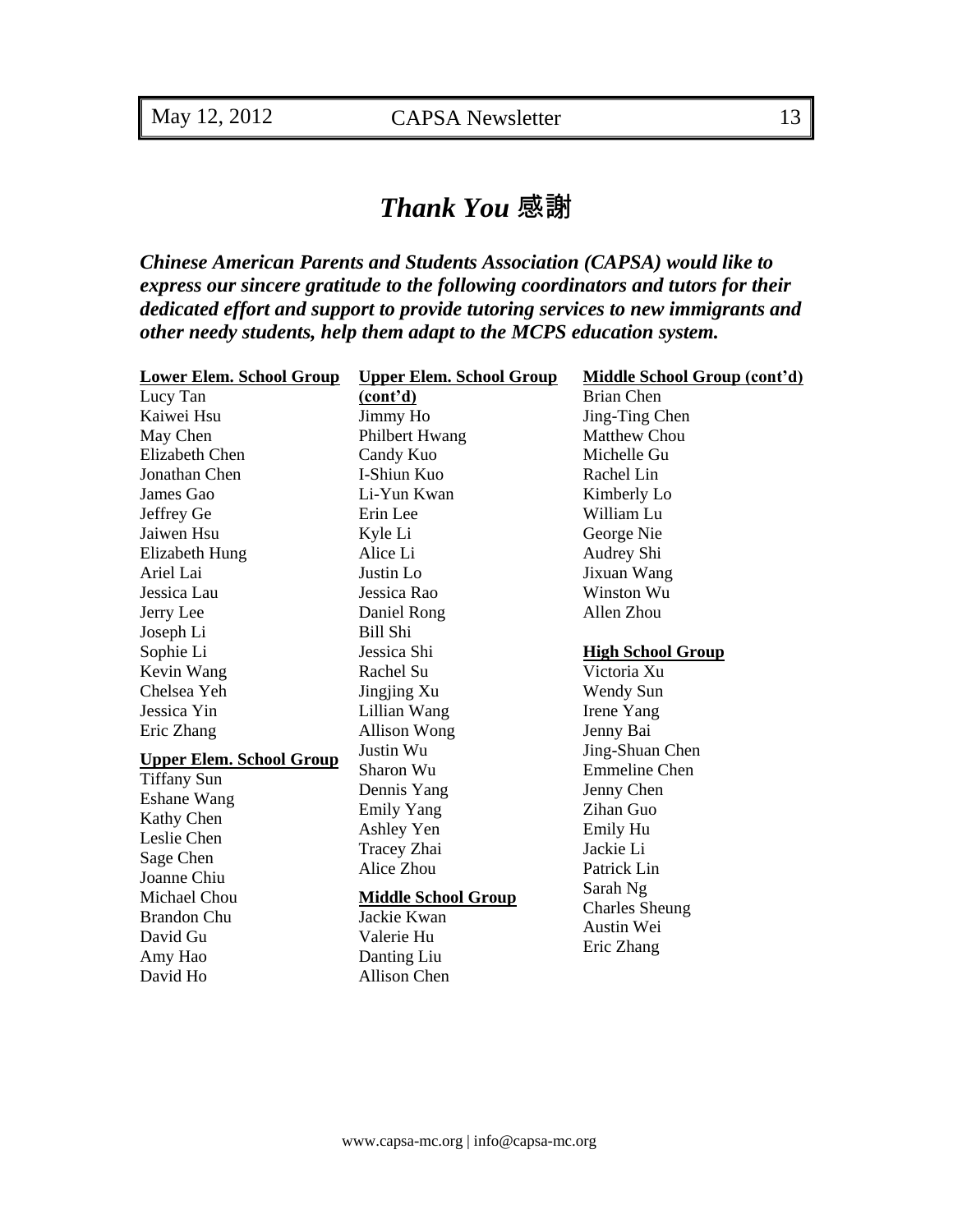## *Thank You* 感謝

*Chinese American Parents and Students Association (CAPSA) would like to express our sincere gratitude to the following adult volunteers, teachers and coordinators for their dedicated effort and support to provide tutoring services to new immigrants and other needy student, help them adapt to the MCPS education system, and provide community service and leadership opportunities to qualified high and middle school student.*

蒙郡華裔家長學生協會特別感謝下列各位義工、英語班老師和協調員支持本會,為 華裔學生家長、新移民及有需要輔導人士提供課業輔導,幫助新移民家庭在蒙郡教 育制度中適應生活環境,並提供成績優秀的中學生領導才能訓練和教學機會。

Amber Chen 陳安捷 Kathy Chen 陳凱西 May Chen 陳美芝 Wen Qing Chen 陳文卿 (Color Chen 陳琴 Riley Chung 鍾志明) Brigitta Dai 梁麗珠 Betty Ho 何杏芳 Jeng Hsu 徐張娟娟 Kaiwei Hsu 徐愷薇 <br>
Valerie Hu 胡韻潔 <br>
Min Ling Huang 黃敏玲 Alexander Kao 高嘉宏 Nancy Keung 姜美麗 Tiffany Keung 姜欣欣 Jacqueline Kwan 關力潔 Nancy Lin 潘霞萍 Sue Lin 林淑娟 Danting Liu 劉丹婷 Linyu Liu 劉琳玉 Inlan Lo 羅茵蘭 Doris Phillips Tom Phillips Lily Shen 余秀雯 Kuodung Shih 施國棟 Sujuan Shih 顏素絹 Karen Shih 施凱倫 Sophia Su 蘇婉如 **Eric Sun 孫宏仁** Tiffany Sun 孫郁婷 Wendy Sun 孫郁文 Lucy Tan 譚思璐 Ming Liang Tan 譚明亮 Kevin Teng 鄧凱文 **Eshane Wang 汪怡瑄 Linda Wang 梅惠芳** Sheena Weng 翁幼德 Meeifang Wu 吳美芳 Cecilia Yang 張小文 Sue-Hwa Yang 王淑華 Irene Yang 楊以新 Karen Yuan 袁宗文 Chihwa Yung 榮啟華 Victoria Xu 許婉赢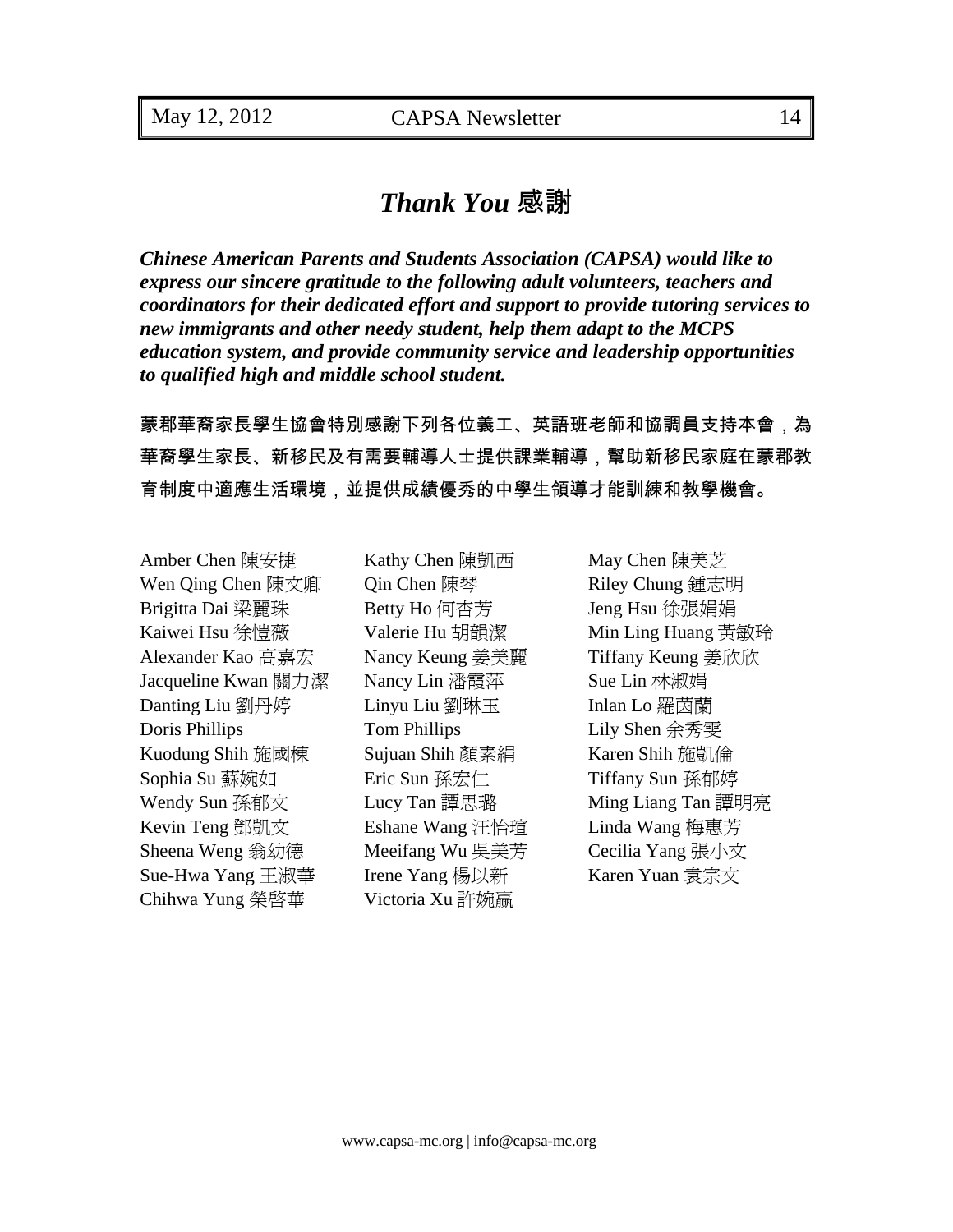#### **Chinese American Parents and Students Association (CAPSA) Income Statement May 2011 through April 2012**

| <b>INCOME:</b>                        |              |
|---------------------------------------|--------------|
| <b>Rental Sharing Fee</b>             | \$6,229.00   |
| Donation                              | 1,287.00     |
| Other Income                          |              |
| <b>Decoration Allowance</b>           | 50.00        |
| Interest Income                       | 112.01       |
| <b>Total Income</b>                   | \$7,678.01   |
| <b>EXPENSES:</b>                      |              |
| <b>Facility and Required Expenses</b> |              |
| <b>School Facility</b>                | \$6,501.89   |
| Liability Insurance Premium           | 425.00       |
| PO Box                                | 144.00       |
| Office and Operation Expenses         | 1,049.74     |
| Weekly Refreshment                    | 868.00       |
| Advertisement                         |              |
| Newspaper                             | 120.00       |
| Events                                |              |
| <b>Holiday Party</b>                  |              |
| <b>Party Materials</b>                | 92.85        |
| Appreciation/Award                    | 272.08       |
| <b>Annual Award Ceremony</b>          |              |
| <b>Party Materials</b>                | 195.66       |
| Appreciation/Award                    | 936.26       |
| <b>Total Expense</b>                  | \$10,605.48  |
| <b>NET INCOME</b>                     | \$(2,927.47) |